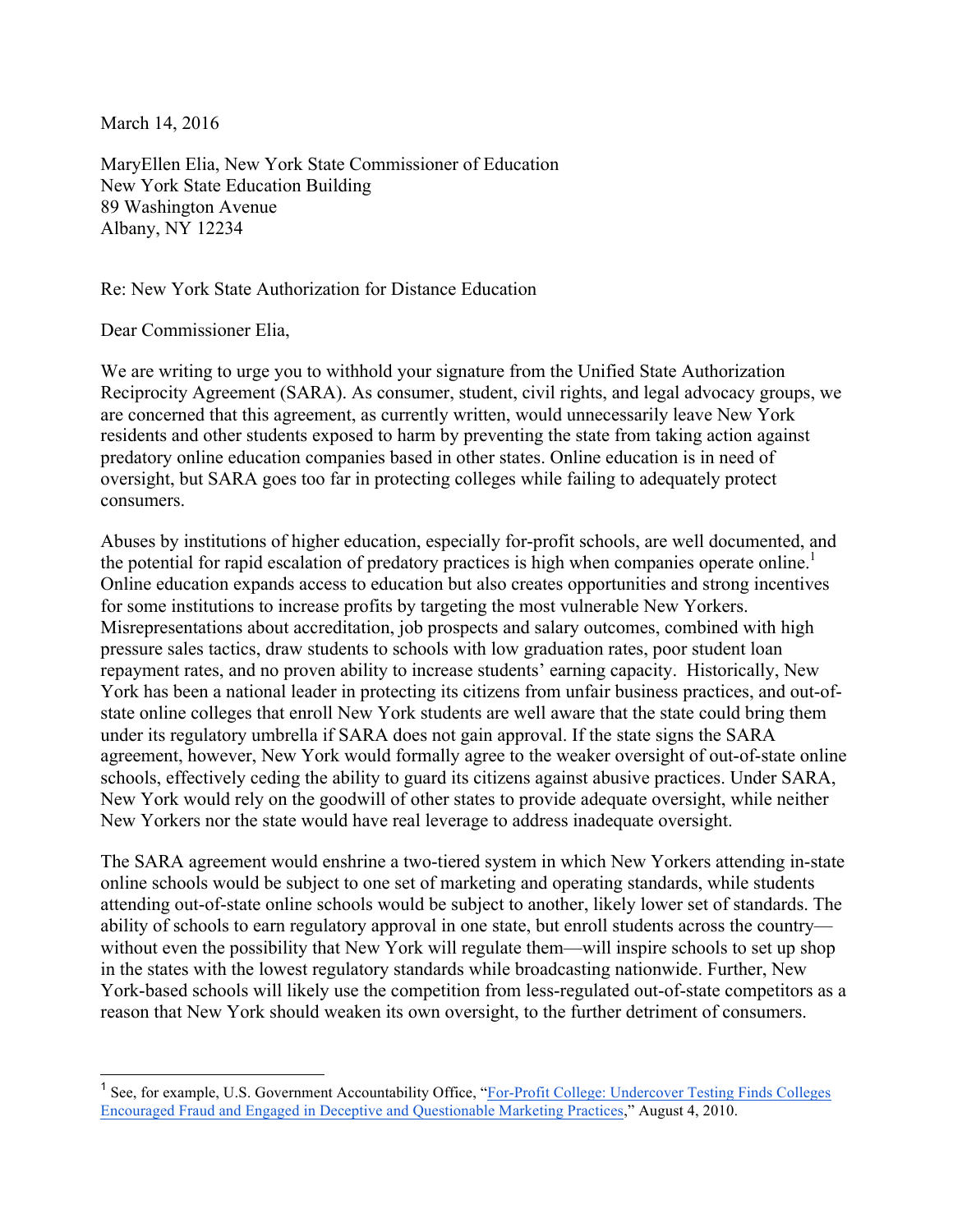Creating some type of interstate approach to the oversight of online schools could be a useful step. However, SARA is drafted in a way that makes serious problems inevitable. For example, if a school based in Idaho recruits students in New York who are not well served, NYSED is completely reliant on Idaho to take action on any complaints. If the complaints are not addressed to New York's satisfaction, the only way that New York could seek to rein in the school would be to wholly abandon SARA, a move that would face fierce opposition from New York-based colleges and universities that would lose the ability to operate in other member states. In other words, the SARA agreement induces every college to become an advocate for the worst, most predatory company.

The agreement would require New York and every other state to ignore the financial incentives that have caused so much predatory behavior at for-profit schools, by requiring that for-profit, nonprofit and public institutions be assessed as if they are the same. As numerous investigations have shown, deceptive practices are widespread in the for-profit education sector, while they are relatively rare among public and other nonprofit schools.<sup>2</sup> The SARA agreement would prevent states from addressing the root causes of the problems, mandating them to treat fundamentally different actors in the same way. New York must exercise its authority to oversee businesses profiting from its residents, rather than cede that power to others.

The current version of SARA was drafted by colleges, with little or no involvement of consumer groups, legal aid, or law enforcement. The bill that authorized NYSED to sign onto SARA was pushed through both the State Senate and the Assembly during the last week of the 2015 session with no opportunity for input from the public or education experts. Based on the astonishing speed with which the bill moved through both legislative houses, it is impossible that substantive debate and discussion occurred, even among representatives. In addition, the regional compact boards, the SARA steering committee, and the National Council for State Authorization Reciprocity Agreements all exclude student, consumer, and law enforcement representatives.

There are potential benefits to developing agreements with other states for oversight of distance education, but SARA is not the right approach. Our purpose in writing is to ask that NYSED refuse to sign the current version of SARA, and to launch a more inclusive process to discuss appropriate ways to ensure that New Yorkers are well-served by online colleges, wherever they are based. The Interstate Distance Education Reciprocity Agreement between Connecticut and Massachusetts provides a useful example of an agreement that allows schools to operate across state boundaries, while adequately protecting students. Online education can be a good option for some students, but it also has a history of major problems that can grow quickly.

Our goal is for New Yorkers of all backgrounds to have access to postsecondary learning opportunities that empower and inspire. All too often, however, many of us find ourselves working with clients who have fallen victim to the oftentimes predatory and deceitful practices of online schools, especially for-profit institutions. The SARA agreement, unfortunately, is too likely to perpetuate and further these problems, inviting out-of-state companies to aggressively recruit New Yorkers with promises they may never keep. We hope that New York will join states such as Wisconsin, Massachusetts, Connecticut, and California in suspending the SARA enrollment process

<sup>&</sup>lt;sup>2</sup> See, for example, U.S. Senate, "For Profit Education: the Failure to Safeguard the Federal Investment and Ensure Student Success," July 30, 2012.